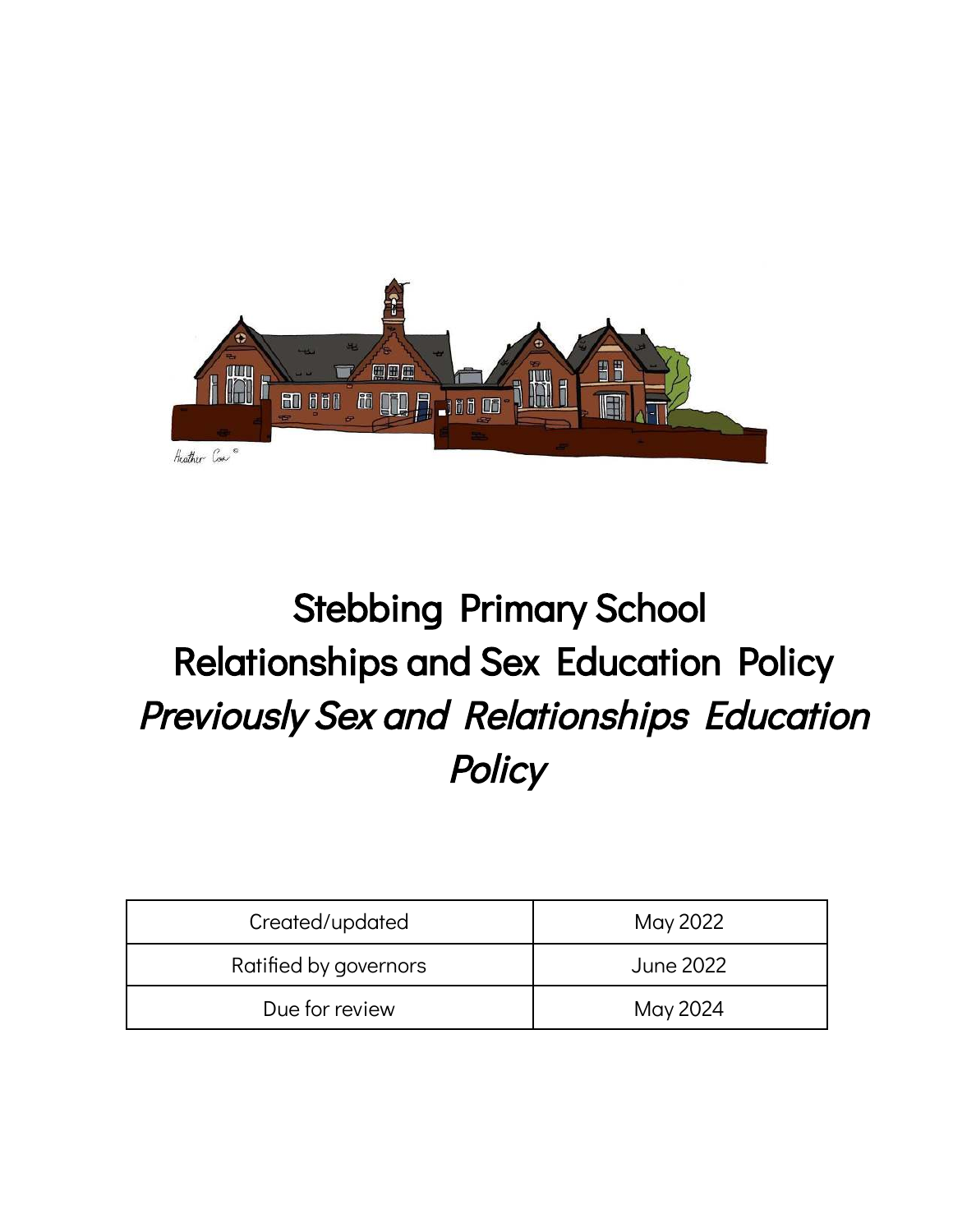#### Introductory statement

At Stebbing Primary School we value the importance of relationships and sex education to help and support young people through their physical, emotional and moral development. We believe in provisioning every pupil with open, honest, accurate and age-appropriate lessons all about relationships and sex. Through the school's ethos and values, we aim to develop children's knowledge, skills, opinions, strategies and confidence - enabling them to cope with life and live safely and happily in the modern world. This programme is linked closely to the Policy for Personal, Social and Health Education, Sex and Relationships Education Guidance and the National Healthy School Standard Guidance.

We highly value the partnership between school and home and will promote open and informative two-way communication. We aim to provide parents and carers with accurate information about what their child is learning in school and to provide the best learning environment and opportunities for our children.

Relationships and sex education is a continuing, developmental process, which includes the exploration of attitudes and values and the development of skills, as well as the presentation of factual knowledge. As with all other learning, it should be gradual and matched to the child's maturity and stage of development.

Relationships and sex education teaches children to develop an awareness of, and respect for, themselves and others. It aids the development of positive self-esteem, which will help children to cope with the challenges of personal growth. It enables children to be aware of the personal choices they can make and prepares them to make responsible decisions. It is about exploring feelings and emotions and enjoying confidence in one's own ability.

Our Relationships Education curriculum is inclusive and meets the needs of all children, including those with special educational needs or disabilities (SEND). We also aim to promote gender equality and represent the LGBT+ community through our Relationships curriculum.

Through our comprehensive Relationships Education provision, we aim to provide all pupils with:

- The knowledge and understanding of a variety of relationships;
- The ability to identify any concerns they have about a relationship;
- Coping strategies and an awareness of how and where to seek support;
- An understanding of their rights and responsibilities within a range of relationships;
- An awareness of the process of growing up and the changes they and others will experience;
- An understanding of the characteristics of positive relationships.

#### Statutory Regulations:

From September 2020, all primary schools must deliver Relationships Education. Under the Education Act 2002/Academies Act 2010, all schools must provide a balanced and broadly-based curriculum which:

- Promotes the spiritual, moral, cultural, mental and physical development of pupils at the school and of society, and
- Prepares pupils at the school for the opportunities, responsibilities and experiences of later life.

Documents that inform the school's Relationships Education Policy include:

Education Act (1996)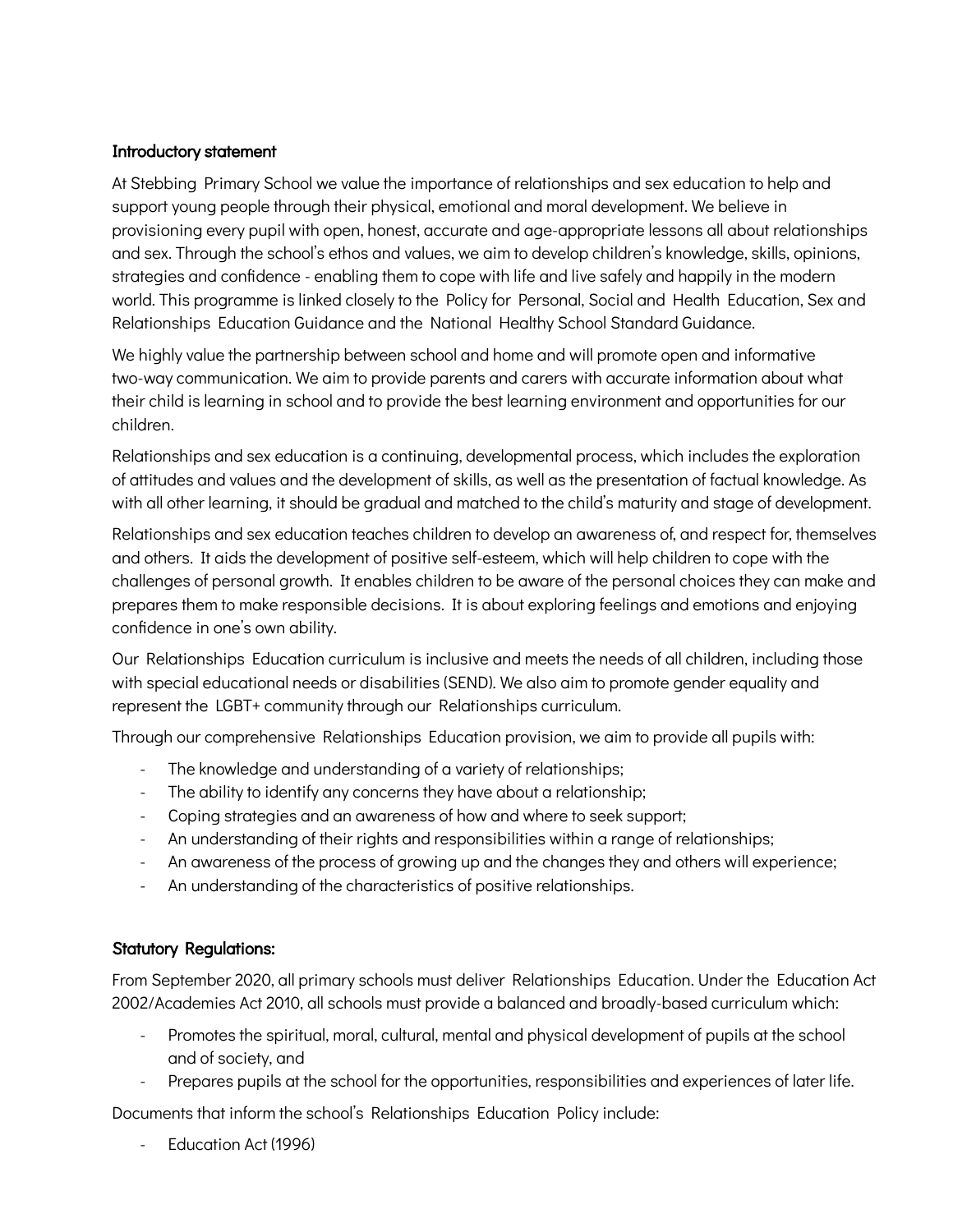- Learning and Skills Act (2000)
- Education and Inspections Act (2006)
- Equality Act (2010),
- Supplementary Guidance SRE for the 21st century (2014)
- Keeping children safe in education Statutory safeguarding guidance (2016)
- Children and Social Work Act (2017)
- Relationships and Sex Education (RSE) and Health Education (DfE, 2019) [https://assets.publishing.service.gov.uk/government/uploads/system/uploads/attachment\\_data/fi](https://assets.publishing.service.gov.uk/government/uploads/system/uploads/attachment_data/file/1019542/Relationships_Education__Relationships_and_Sex_Education__RSE__and_Health_Education.pdf) [le/1019542/Relationships\\_Education\\_\\_Relationships\\_and\\_Sex\\_Education\\_\\_RSE\\_\\_and\\_Health\\_Edu](https://assets.publishing.service.gov.uk/government/uploads/system/uploads/attachment_data/file/1019542/Relationships_Education__Relationships_and_Sex_Education__RSE__and_Health_Education.pdf) [cation.pdf](https://assets.publishing.service.gov.uk/government/uploads/system/uploads/attachment_data/file/1019542/Relationships_Education__Relationships_and_Sex_Education__RSE__and_Health_Education.pdf)

#### The Philosophy of the School

It is the philosophy of Stebbing Primary School that all children experience a planned programme of relationships and sex education that offers them the opportunity to explore attitudes and values, and develop personal and social skills, as well as learning the facts necessary for life.

#### Aims and Objectives of the Policy

- To reassure children of their value and self-worth, including aspects of dignity, self-respect and self-restraint.
- To nurture a responsible attitude towards personal relationships, such as aspects of mutual respect and care, and to develop sensitivity towards the needs of others encompassing fidelity and loyalty.
- To foster the ability to manage relationships in a responsible and healthy manner.
- To promote the value of loving relationships and of family life.
- To recognise that marriage is an important, but not exclusive, context for family life.
- To provide knowledge of human reproductive processes.
- To inform children on matters of personal hygiene and related health issues.
- To encourage exploration of values and moral issues, taking into account the physical and moral risks associated with certain behaviour.
- To educate against discrimination and prejudice.
- To empower children to make informed choices about their developing sex.

This policy supports the following School Policies.

- Equal Opportunities
- Behaviour Management
- Statement of School Philosophy, Aims and Objectives
- Health and Safety
- Personal, Social and Health Education and Citizenship
- Child Protection/Safeguarding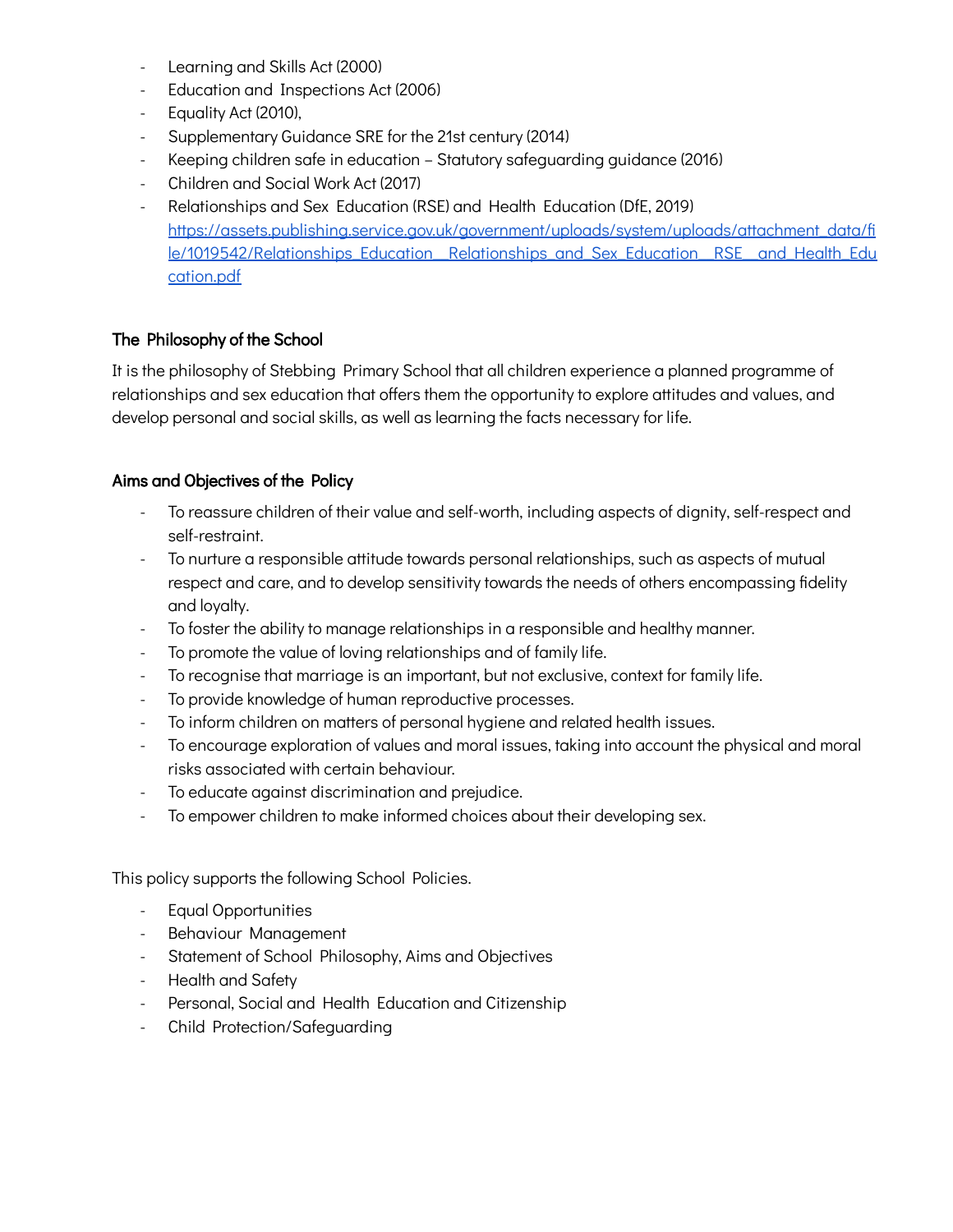#### Areas of Responsibility

The Relationships Education programme in our school will be led by the PSHE lead, supported by the senior leadership team.

All staff members involved in teaching and supporting the Relationships Education curriculum will be trained and supported by the PSHE lead and the Senior Leadership Team.

#### **Governors**

- To ensure the legal framework is followed.
- To consult with parents/carers on the determination of the school's relationships and sex education policy
- To implement the relationships and sex education policy through senior leaders.

#### Headteacher/Senior Leaders

- To implement the Relationships and Sex Education Policy.
- To ensure the policy is followed.
- To liaise with the Governors on the teaching in school.
- To liaise with parents/carers.
- To ensure the policy is reviewed in-line with the review cycle.
- To disseminate information to staff.
- To respond to individual problems experienced by children, enlisting external agency support if appropriate.

#### **Classteacher**

- To prepare short-term plans to include Relationships and Sex Education in the Curriculum, in accordance with the long and medium-term plans.
- To respond to the individual needs of children, giving relevant support should a child be experiencing difficulties.

#### School Nurse/Health Service Specialists

- To give support throughout the school, when appropriate.
- To provide, where possible opportunities for separate lessons for Year 5 & Year 6 on certain aspects, as detailed later.

#### The PSHE subject leader

- To assist in the development of the school's policy concerning the welfare and educational needs of all children at Stebbing Primary School.
- To take advice from all appropriate sources and, where necessary, adapt the policy to meet each individual child's needs.

## Equal Opportunities

In support of the Equal Opportunities Policy, all Stebbing Primary School pupils, regardless of age, ability, gender or race, have the same opportunity to benefit from the sex education resources and teaching methods. If children are absent for any of the units of work concerned with sex education, an information pack and resources will be made available to parents/carers to support their child at home.

## Safeguarding

Teachers are aware that effective Relationships Education, which brings an understanding of what is and what is not appropriate in a relationship, can lead to a disclosure of a child protection issue. Any concerns arising concerning a child or any indications that a child or children are at risk of harm or in danger will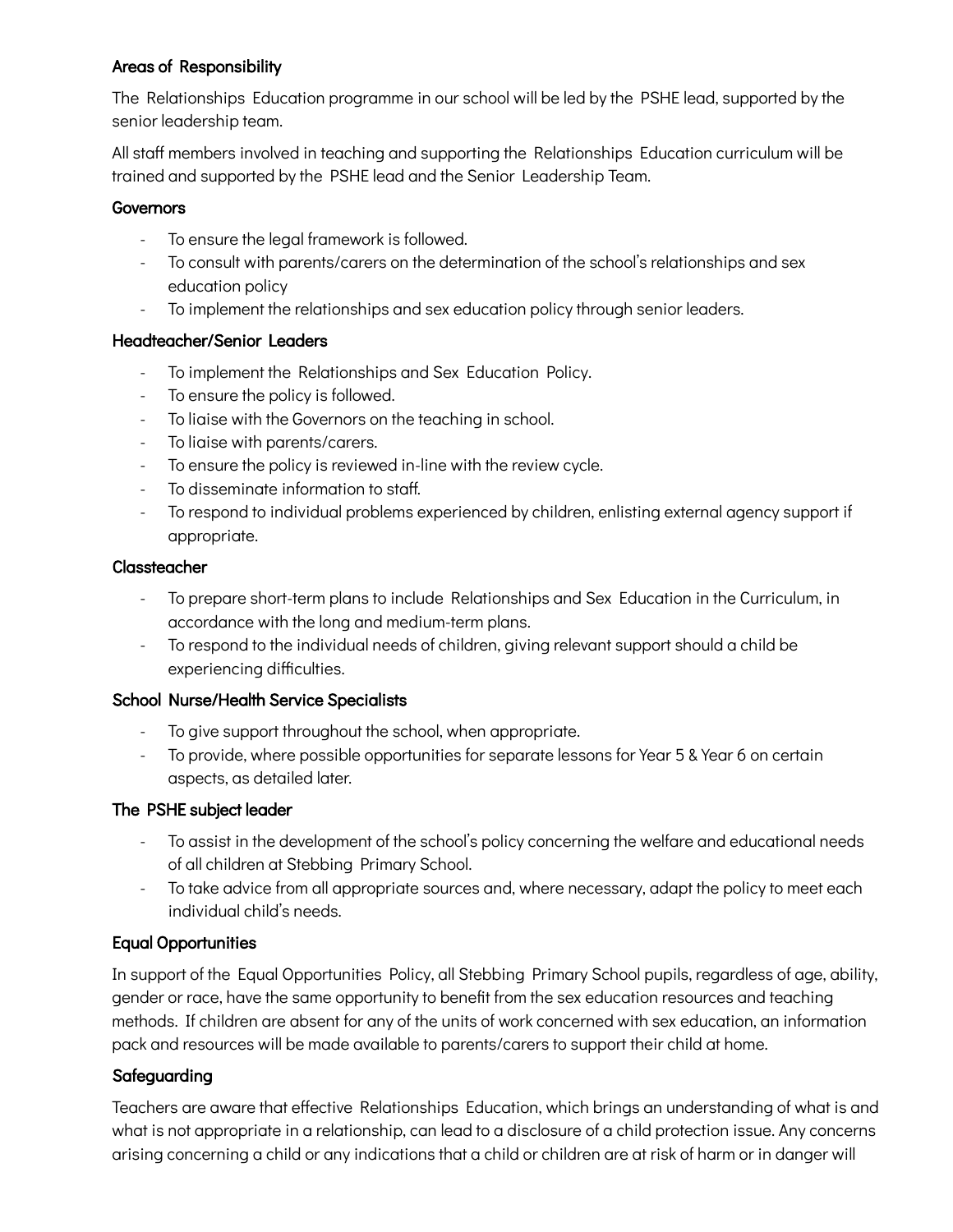be discussed with the head teacher and/or child protection lead in accordance with the Safeguarding and Child Protection policy.

The use of sexualised language, swear and slang terms, including homophobic or racist language will be addressed with pupils and as appropriate parents/carers.

Visitors and external agencies which support the delivery of Relationships Education will be required to adhere to the school's safeguarding policy and policies relating to the subjects they are teaching or contributing towards

#### Equality and Diversity

The school has a legal responsibility to meet our obligations under the Equality Act (2010). We serve a diverse community and recognise our obligation to value this religious, ethnic and cultural diversity through our curriculum. We encourage children to explore and challenge prejudice and stereotypes and to ensure that they are equipped with accurate and up-to-date information about life in modern Britain and British values, including democracy, the rule of law, individual liberty and mutual respect and tolerance.

From the RSE & Health Education document published by the DfE in 2019:

"In teaching Relationships Education and RSE, schools should ensure that the needs of all pupils are appropriately met, and that all pupils understand the importance of equality and respect. Schools must ensure that they comply with the relevant provisions of the Equality Act 2010, (please see The Equality Act 2010 and schools: Departmental advice), under which sexual orientation and gender reassignment are amongst the protected characteristics."

## Organisation of School Relationships and Sex Education

#### Who Will Teach It?

All teaching staff (class teachers) will teach relationship and sex education as part of the Science and the PSHE Curriculum.

#### Methodology and Approach

There will be a whole-school approach – from year 1 to Year 6. The subject will be taught in a cross-curricular way, encompassing all the elements within Personal, Social and Health Education topics, as well as expanding on human relationships, human and physical development and reproduction, sex and the risks of sexual activity.

#### Dealing with Sensitive Issues

Governors and teachers are in agreement that teachers should answer all children's questions relating to relationships and sex education in an open, factual way and age-appropriate manner, taking into consideration the family background, culture, religious beliefs, and pupils' differing experiences. The Governors expect teachers to use their professional judgement and discretion when faced with, or answering, questions, which they deem to be of a sensitive nature.

The following ground rules have been established.

- Teachers should not enter into discussions about personal issues and lifestyles.
- No one (child or adult) has to answer a personal question.
- Nobody is forced to take part in the discussion.
- In discussion, teachers will promote the knowledge and use of 'accepted' names of body parts.
- Meanings of words are explained in a sensible and factual way.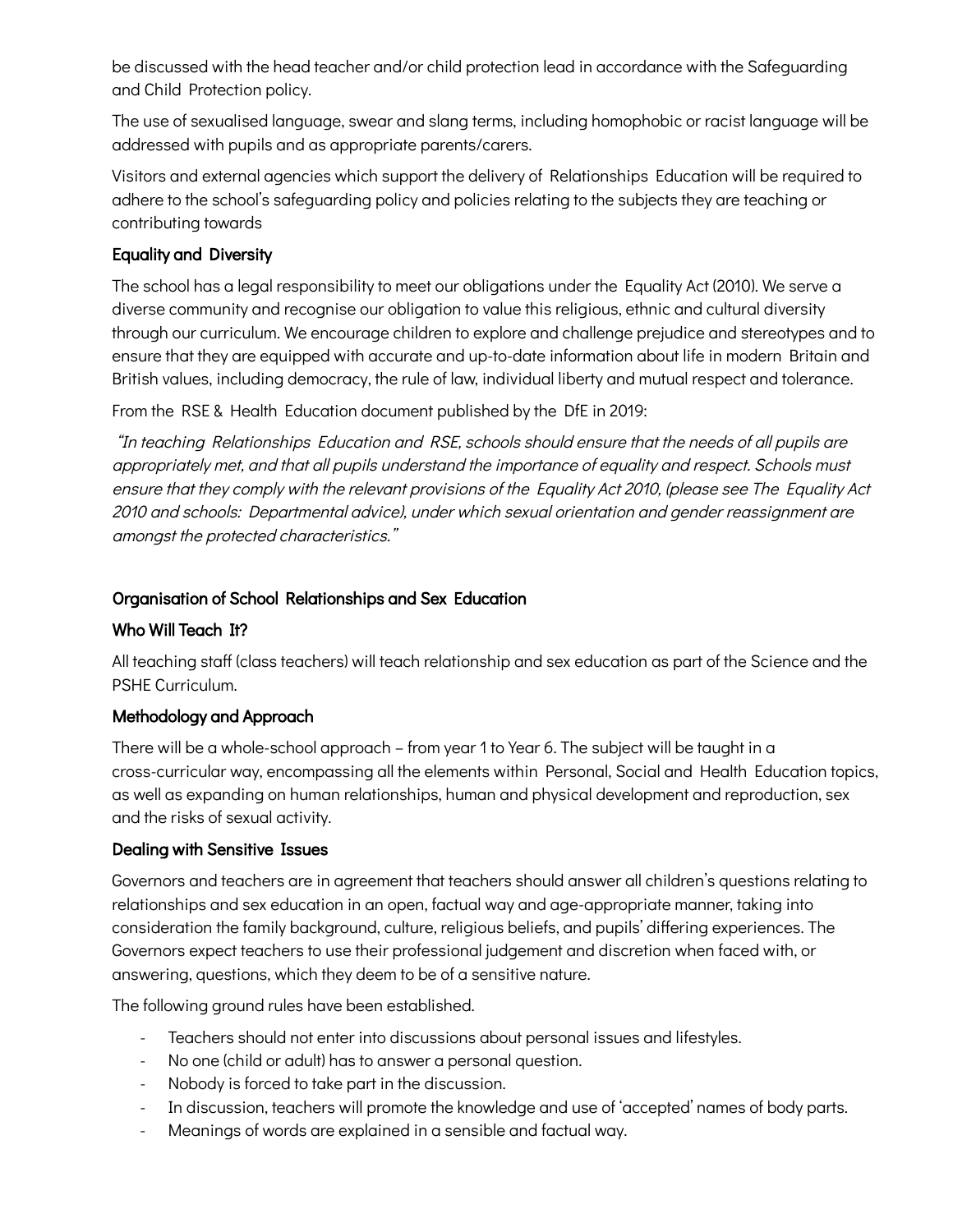#### Stebbing Primary School Relationships and Sex Education Programme

#### For further detail regarding the key themes and outline plan for Relationships and Sex Education Programme please see APPENDIX A.

Within the Science Curriculum, the children should:

- now that the life processes common to humans and other animals include nutrition, growth and reproduction
- describe the changes as humans develop to old age
- recognise the impact of diet, exercise, drugs and lifestyle on the way their bodies function
- describe the life process of reproduction in some plants and animals
- identify, name, draw and label the basic parts of the human body and say which part of the body is associated with each sense
- know about the main stages of the human life cycle.

\*Parents/carers should be aware that children cannot be withdrawn from these Science lessons.

#### **Content**

At Stebbing Primary School, the Scheme of Work for relationships and sex education is taught under the following headings. Progression and continuity are built into the programme from Year 1 to Year 6.

We will be exploring the following areas:

(See appendix 1 for detailed overview of coverage)

#### In the Early Years FoundationStage children:

- Learn about life cycles as well as watching chicks hatch.
- Through ongoing personal, social and emotional development, they develop the skills to form relationships and think about relationships with others.

|                   | <b>Growing Up</b>                                                        | It's My Body                                                                      |  |  |
|-------------------|--------------------------------------------------------------------------|-----------------------------------------------------------------------------------|--|--|
| Year 1            | Our bodies<br>Is it ok?<br>Pink & blue                                   | My body, my business<br>Active and asleep<br>Happy, healthy food                  |  |  |
| Year <sub>2</sub> | Your family, my family<br>Getting older<br>Changes                       | Clean as a whistle<br>Can I eat it<br>I can choose                                |  |  |
| Year <sub>3</sub> | Human Reproduction<br>Changes in boys<br>Changes in girls                | My body, my choice<br>Fit as a fiddle<br>Good night, good day                     |  |  |
| Year 4            | Changing emotions<br>Relationships and families<br>Where do I come from? | Cough, splutter, sneeze<br>Drugs: healing or harmful<br>Choices everywhere        |  |  |
| Year 5            | Changing bodies<br>Changing emotions<br>Just the way you are             | Your body is your own<br>Exercise right, sleep tight<br>Taking care of our bodies |  |  |
| Year 6            | Relationships<br>Let's talk about sex<br>Human Reproduction              | Harmful substances<br>How we feel about our bodies<br>Healthy choices             |  |  |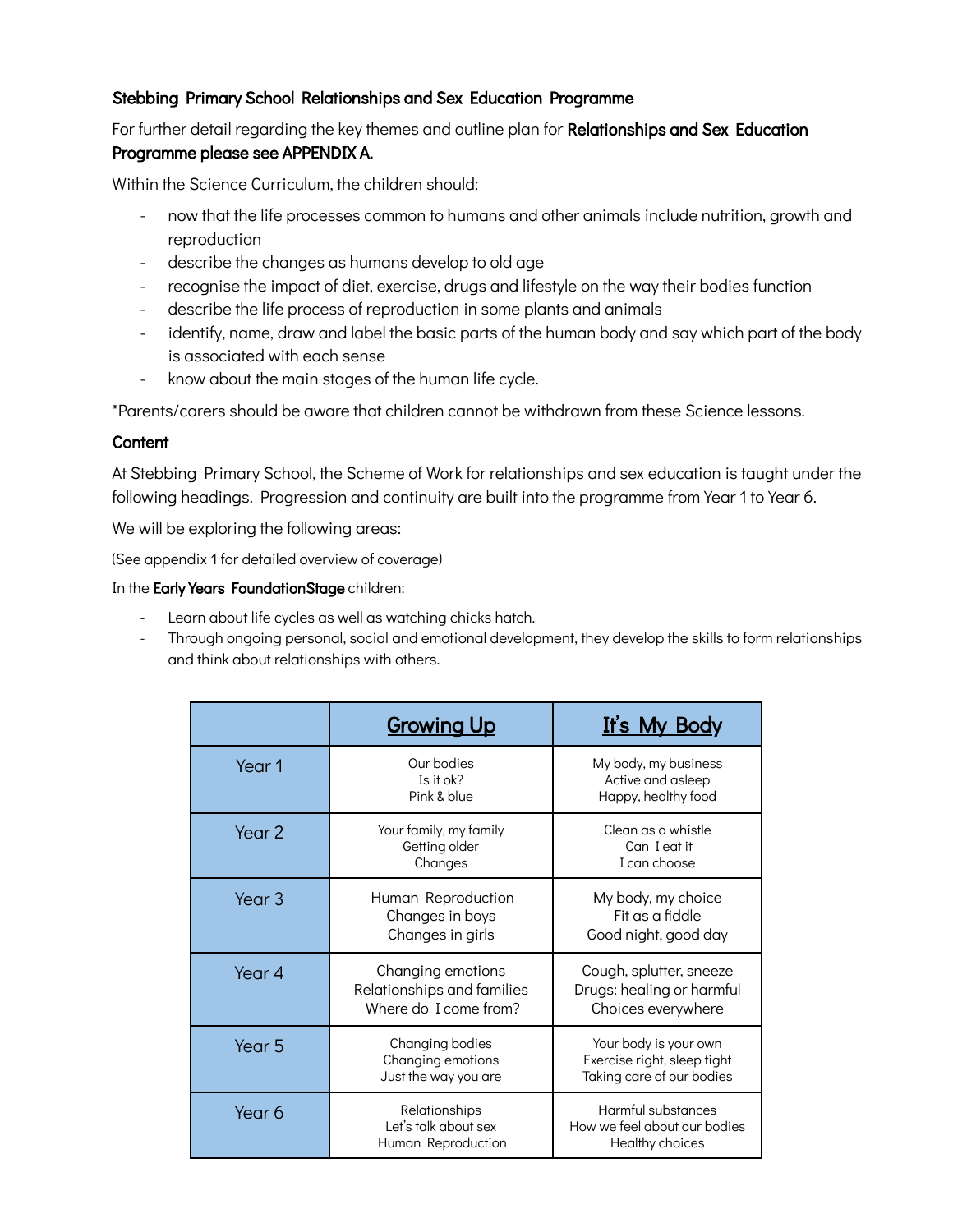#### Specific Classroom Arrangements

When planning lessons, teachers should consider appropriate grouping in respect of pupil experience and need. Mixed-gender classes will be the norm for the pupils.

#### Curriculum Entitlement

Relationships and sex education will be taught at Stebbing Primary School within PSHE and Science. It is therefore not envisaged that there will be 'one-off' or isolated lessons, except when a Health Professional is invited to address the children. Children with specific emotional needs relating to relationships and sex education, will have their needs addressed both within the class, and where appropriate, on a one-to-one basis.

#### Procedures for Reviewing the Effectiveness of the Programme

Topics are reviewed termly at the end of each Unit of Work through medium-term plans. Staff and Governors review the Relationships and Sex Education Policy every 2 years.

#### Resources and Criteria Used for their Selection

The PSHE subject leader in consultation with teachers and other senior leaders chooses all resources. Advice is taken from appropriate sources. Where appropriate, Parents'/carers' comments are taken into consideration.

#### The Primary/Secondary Transition Year

The transition year before pupils move to Secondary School is considered a crucial one at Stebbing Primary School.

#### Specific Issues

#### Child Sexual Exploitation (CSE)

The Child Protection Procedures as laid down by the LA are followed. All referrals, whatever their origin, are taken seriously and considered with an open mind, which does not pre-judge the situation. The procedures adopted within the LA area for handling cases of neglect, physical, emotional or sexual abuse, and failure to thrive, involving children and young persons, are based on the principle that the interests and welfare of the child or young person are of paramount importance.

Confidentiality should not prevent action being taken if the child is 'at risk'. Teachers listen sympathetically to anything a child tells them in confidence; however, if a teacher believes that a child is at risk, the appropriate people will be contacted – in accordance with the above Child Protection Procedures. A copy of this is available in school for parents/carers or on our website.

#### Child Withdrawal Procedure

As previously stated the RSE curriculum consists of both statutory and non-statutory elements:

- Parents do have the right to withdraw their children from the non-statutory/non-science components of sex education within RSE.
- Parents do not have the right to withdraw their children from statutory relationships education, health education or the science curriculum.

Parents wanting to withdraw their children are invited to speak to the head teacher, who will be able to discuss parents' specific concerns and to see whether it is possible to adjust the programme to enable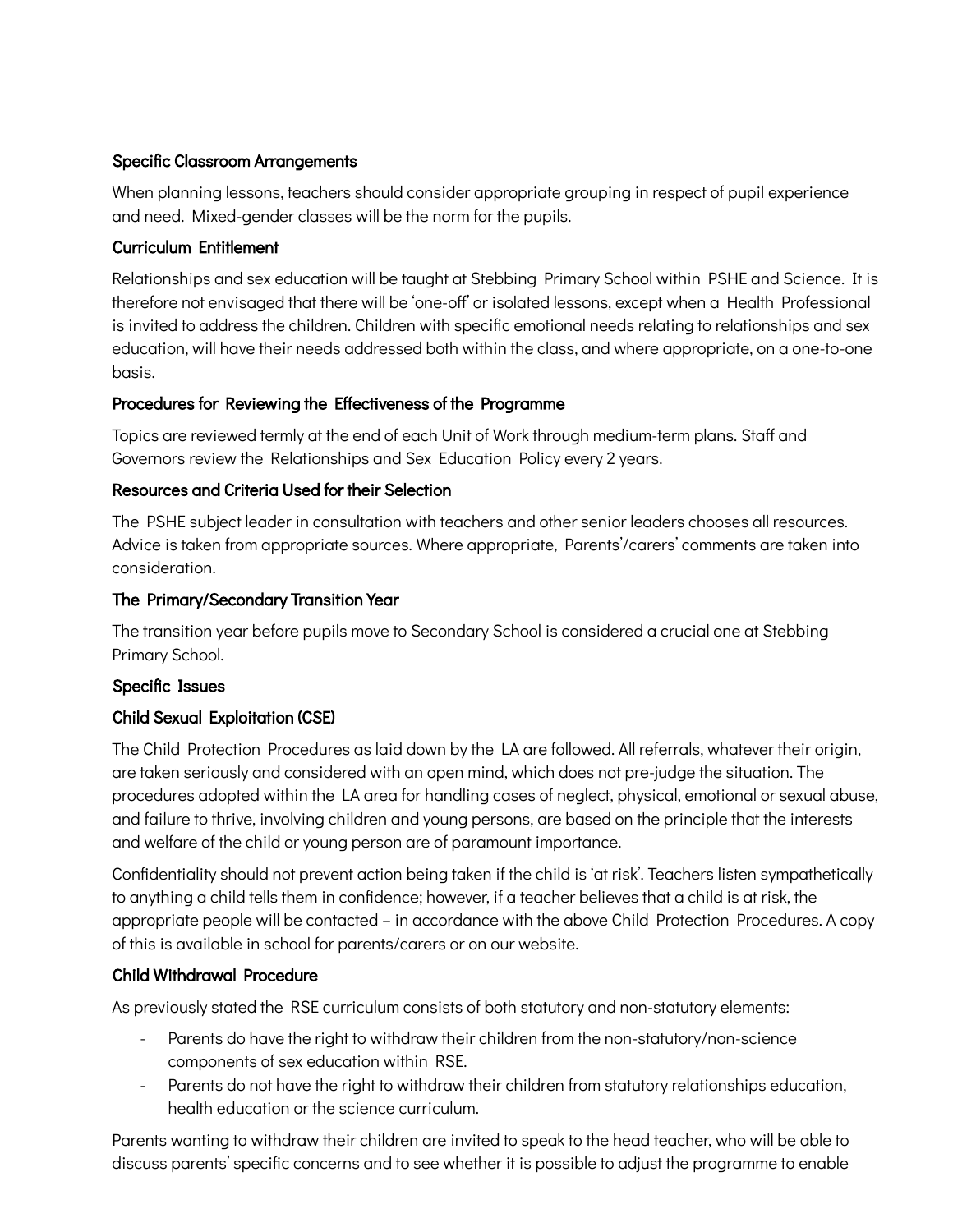children to take part in as much of the lesson as possible. The potential disadvantages of removing the child from these lessons will also be discussed, for example the possibility of children hearing inaccurate information from peers that cannot then be addressed by the class teacher. If the parent still wishes to withdraw the child, requests for withdrawal should be put in writing and addressed to the head teacher (see Appendix 3). Once a child has been withdrawn they cannot take part in sex education until the request for withdrawal has been removed. If parents wish to deliver lessons themselves at home then the school can help with resources to facilitate this.

#### Complaints Procedure

If a parent/carer has any cause for concern about the Relationships and Sex Education Policy, they should approach the Headteacher and staff. If the concern cannot be resolved, the Governors may be contacted.

#### Procedures for the Involvement of Health Professionals and Visitors

Visiting Health Professionals are involved in the implementation of the Relationships and Sex Education Policy only after detailed consultation concerning lesson content and method of teaching. The class teacher remains in the lesson throughout.

#### Working with Parents/Carers

Stebbing Primary School seeks to work in partnership with parents/carers through consultation and support. Parents/carers are vital in teaching children about relationships and sex, maintaining the culture and ethos of the family unit, helping children to cope with the emotional and physical aspects of growing, and preparing them for the challenges and responsibilities that sexual maturity brings.

The school provides support to parents/carers in helping children learn the accepted names of the body, talking with the children about their feelings and relationships, and answering questions about growing up, having babies, relationships and sexual health.

The policy is available in school for all parents/carers to inspect and is also on our website.

#### Further Information

#### Useful Documents and Resources

- [Keeping children safe in education 2021](https://assets.publishing.service.gov.uk/government/uploads/system/uploads/attachment_data/file/1021914/KCSIE_2021_September_guidance.pdf) (statutory guidance)
- Behaviour and Discipline in Schools A quide for headteachers and school staff final draft.docx
- [The Equality Act 2010 and schools](https://assets.publishing.service.gov.uk/government/uploads/system/uploads/attachment_data/file/315587/Equality_Act_Advice_Final.pdf)Equality Act 2010 and schools
- [Special educational needs and disability code of practice: 0 to 25 years](https://assets.publishing.service.gov.uk/government/uploads/system/uploads/attachment_data/file/398815/SEND_Code_of_Practice_January_2015.pdf) (statutory guidance)
- [Alternative Provision](https://assets.publishing.service.gov.uk/government/uploads/system/uploads/attachment_data/file/942014/alternative_provision_statutory_guidance_accessible.pdf) (statutory guidance)
- [Mental health and behaviour in schools GOV.UK](https://assets.publishing.service.gov.uk/government/uploads/system/uploads/attachment_data/file/1069687/Mental_health_and_behaviour_in_schools.pdf) (advice for schools)
- [Preventing and tackling bullying](https://assets.publishing.service.gov.uk/government/uploads/system/uploads/attachment_data/file/1069688/Preventing_and_tackling_bullying_advice.pdf) (advice for schools, including advice on cyberbullying)
- [Sexual violence and sexual harassment between children in schools and colleges](https://assets.publishing.service.gov.uk/government/uploads/system/uploads/attachment_data/file/1014224/Sexual_violence_and_sexual_harassment_between_children_in_schools_and_colleges.pdf) (advice for schools)
- [Promoting fundamental British values as part of SMSC in schools GOV](https://assets.publishing.service.gov.uk/government/uploads/system/uploads/attachment_data/file/380595/SMSC_Guidance_Maintained_Schools.pdf)(guidance for maintained schools on promoting basic important British values as part of pupils' spiritual, moral, social and cultural (SMSC)
- [National Citizen Service-Guidance for Schools and Colleges](https://assets.publishing.service.gov.uk/government/uploads/system/uploads/attachment_data/file/657812/National_Citizen_Service-Guidance_for_Schools_and_Colleges_.pdf)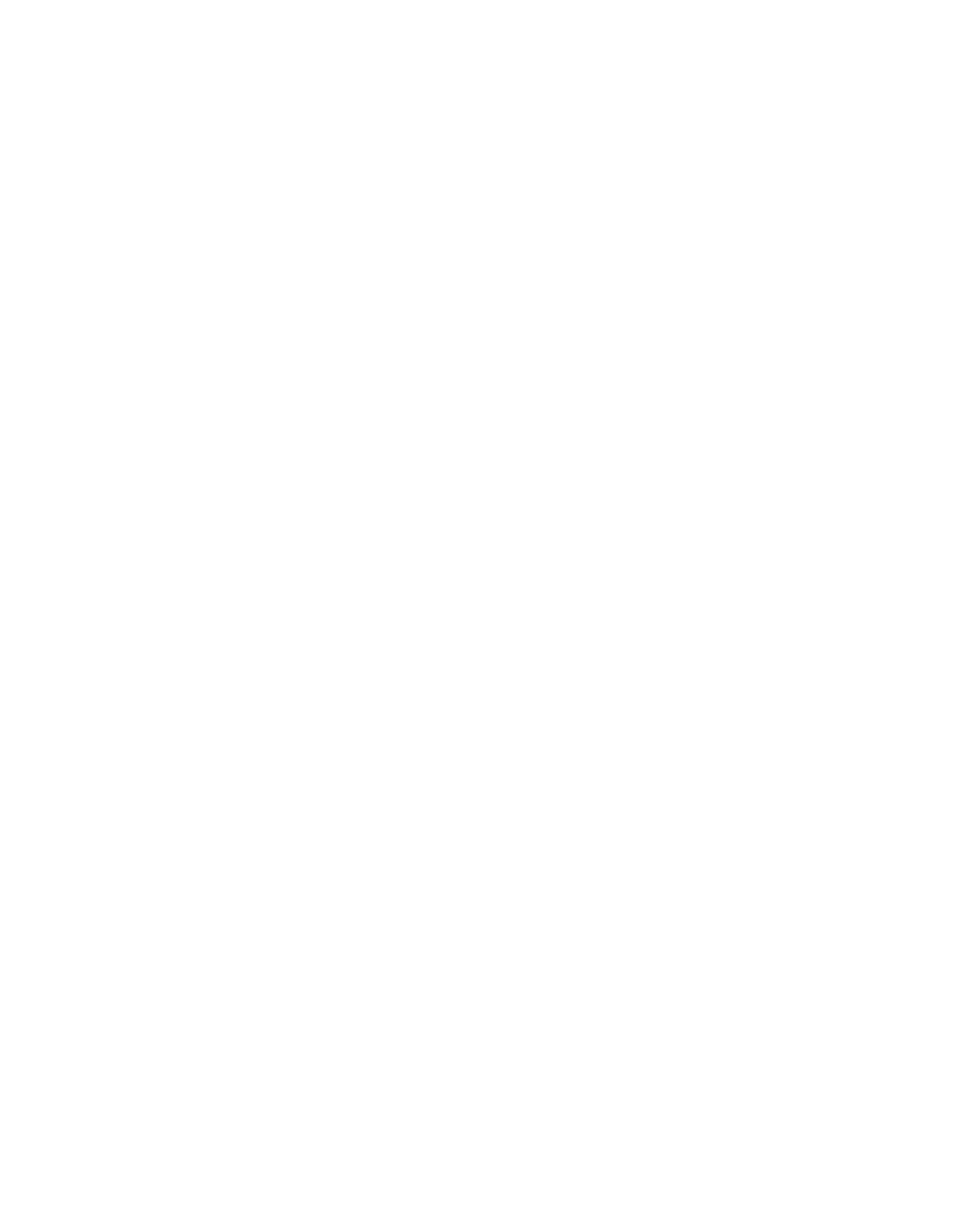# APPENDIX A:

# Relationships & sex Education Curriculum

| <b>Growing Up</b>                                                                                          |                                                                                                                 |                                                                                                                                                       |                                                                                                                     |                                                                                                                                                               |                                                                                                                                                                                                                         |  |
|------------------------------------------------------------------------------------------------------------|-----------------------------------------------------------------------------------------------------------------|-------------------------------------------------------------------------------------------------------------------------------------------------------|---------------------------------------------------------------------------------------------------------------------|---------------------------------------------------------------------------------------------------------------------------------------------------------------|-------------------------------------------------------------------------------------------------------------------------------------------------------------------------------------------------------------------------|--|
| Year 1                                                                                                     | Year 2                                                                                                          | Year 3                                                                                                                                                | Year 4                                                                                                              | Year 5                                                                                                                                                        | Year 6                                                                                                                                                                                                                  |  |
| Our bodies<br>I can name the main<br>parts of boys' and girls'<br>bodies                                   | Your family, my family<br>I can talk about my<br>family and others'<br>families'.                               | Human Reproduction<br>What are the differences<br>between a male body and<br>a female body? What are<br>the male and female parts<br>of the body for? | <b>Changing emotions</b><br>How do feelings change<br>as we grow up? What is a<br>crush and how does it<br>feel?    | <b>Changing bodies</b><br>What are the changes that<br>occur in boys' and girls'<br>bodies during puberty?<br>How can we look after our<br>bodies as we grow? | <b>Relationships</b><br>What is a loving<br>relationship? What kinds<br>of loving relationships are<br>there?                                                                                                           |  |
| Is it ok?<br>I understand how to<br>respect my own and<br>other people's bodies.                           | Getting older<br>I can describe how I will<br>change as I get older                                             | Changes in boys<br>What changes happen to<br>boys' bodies as they grow<br>up? Why do these<br>changes happen?                                         | <b>Relationships and families</b><br>What are loving<br>relationships like? What<br>kinds of families are<br>there? | <b>Changing emotions</b><br>How might our thoughts<br>and feelings change<br>during puberty? How can<br>we deal with difficult<br>feelings and moods?         | Let's talk about sex<br>What is a sexual<br>relationship and who can<br>have one? What is an STI<br>and how can they be<br>prevented? What type of<br>physical contact is<br>unacceptable and how<br>should we respond? |  |
| Pink & blue<br>I understand that we<br>are all different and<br>different people like<br>different things. | Changes<br>I can describe things<br>that might change in a<br>person's life and how it<br>might make them feel. | Changes in girls<br>What changes happen to<br>girls' bodies as they grow<br>up? Why do these<br>changes happen?                                       | Where do I come from<br>How are babies made?<br>How are babies born?                                                | Just the way you are<br>Is there an ideal kind of<br>body? What information<br>can affect how we think<br>and feel about ourselves<br>and our bodies?         | Human Reproduction<br>How is a baby conceived?<br>What is contraception?<br>How does a baby grow?<br>How is a baby born?                                                                                                |  |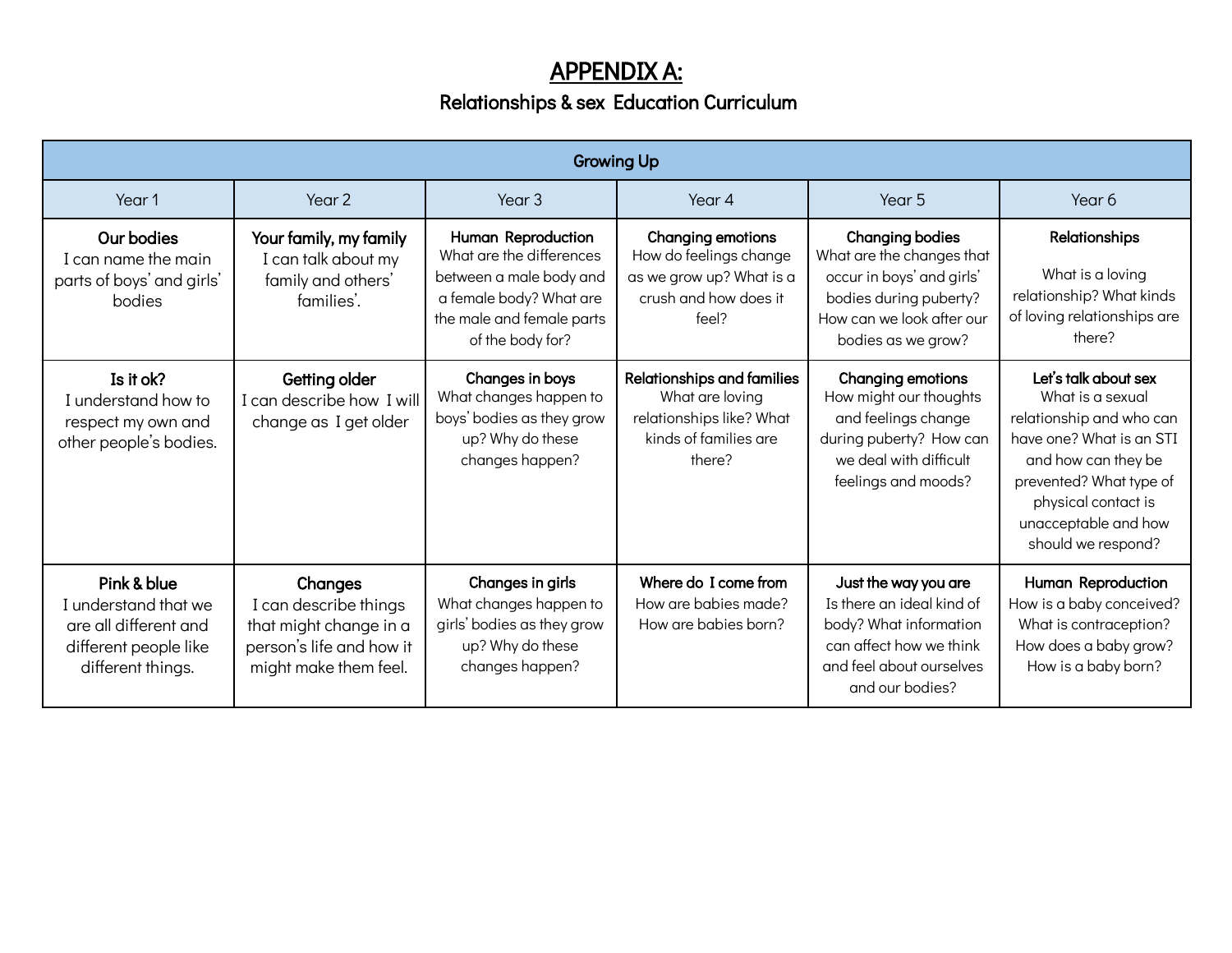| It's My Body                                                                    |                                                                               |                                                                                                                                                                                               |                                                                                                                                                                                       |                                                                                                                                                                                                                                                                           |                                                                                                                                                                                                                                                                           |
|---------------------------------------------------------------------------------|-------------------------------------------------------------------------------|-----------------------------------------------------------------------------------------------------------------------------------------------------------------------------------------------|---------------------------------------------------------------------------------------------------------------------------------------------------------------------------------------|---------------------------------------------------------------------------------------------------------------------------------------------------------------------------------------------------------------------------------------------------------------------------|---------------------------------------------------------------------------------------------------------------------------------------------------------------------------------------------------------------------------------------------------------------------------|
| Year 1                                                                          | Year 2                                                                        | Year <sub>3</sub>                                                                                                                                                                             | Year 4                                                                                                                                                                                | Year 5                                                                                                                                                                                                                                                                    | Year 6                                                                                                                                                                                                                                                                    |
| My body, my business<br>I know I can choose<br>what happens to my<br>body.      | Clean as a whistle<br>I know how to keep my<br>body clean.                    | My body, my choice<br>Who does your body<br>belong to? What type of<br>physical contact is OK?<br>What can you do if you feel<br>uncomfortable about<br>something?                            | Cough, splutter, sneeze<br>What sorts of allergies and<br>illnesses are there? How<br>can we stop the spread of<br>disease and infection?<br>Why is personal hygiene<br>so important? | Your body is your own<br>Why is looking after our<br>bodies so important? What<br>is autonomy and what is<br>consent?                                                                                                                                                     | <b>Harmful substances</b><br>sWhat are drugs, alcohol<br>and tobacco and what are<br>the effects of using them?<br>What are the risks<br>of taking harmful<br>substances? How can we<br>make good choices about<br>dangerous substances?                                  |
| Active and asleep<br>I can make healthy<br>choices about sleep and<br>exercise. | Can I eat it?<br>I know what is safe to<br>eat or drink.                      | Fit as a fiddle<br>What does your body need<br>to be healthy? If you eat<br>junk food regularly, what<br>are the effects on your<br>body? What can you do to<br>become healthier?             | Drugs: healing or harmful<br>What are drugs? How can<br>I stay safe around drugs?                                                                                                     | Exercise right, sleep tight<br>What are the effects of not<br>getting enough sleep?<br>How can we get a good<br>night's sleep? How does<br>regular exercise benefit<br>our mental and physical<br>health? What are the risks<br>associated with<br>an inactive lifestyle? | How we feel about our<br>bodies<br>What messages do we get<br>from the media about our<br>bodies? How can we think<br>and feel positively<br>about ourselves?                                                                                                             |
| Happy, healthy food<br>I can make healthy<br>choices about food and<br>drink.   | I can choose<br>I can choose to keep my<br>mind and body healthy<br>and safe. | Good night, good day<br>Why is it important to get<br>enough sleep? How can<br>getting enough sleep keep<br>our bodies and<br>minds healthy? What<br>happens if we don't get<br>enough sleep? | Choices everywhere<br>What choices do I have?<br>How can I make better,<br>healthier choices?                                                                                         | Taking care of our bodies<br>What are healthy habits?<br>How can we take care of<br>our bodies?                                                                                                                                                                           | <b>Healthy choices</b><br>What choices do we have<br>about keeping our bodies<br>and minds healthy? What<br>influences our<br>choices about our bodies<br>and our physical and<br>mental health? How can<br>we decide if these are<br>positive or negative<br>influences? |